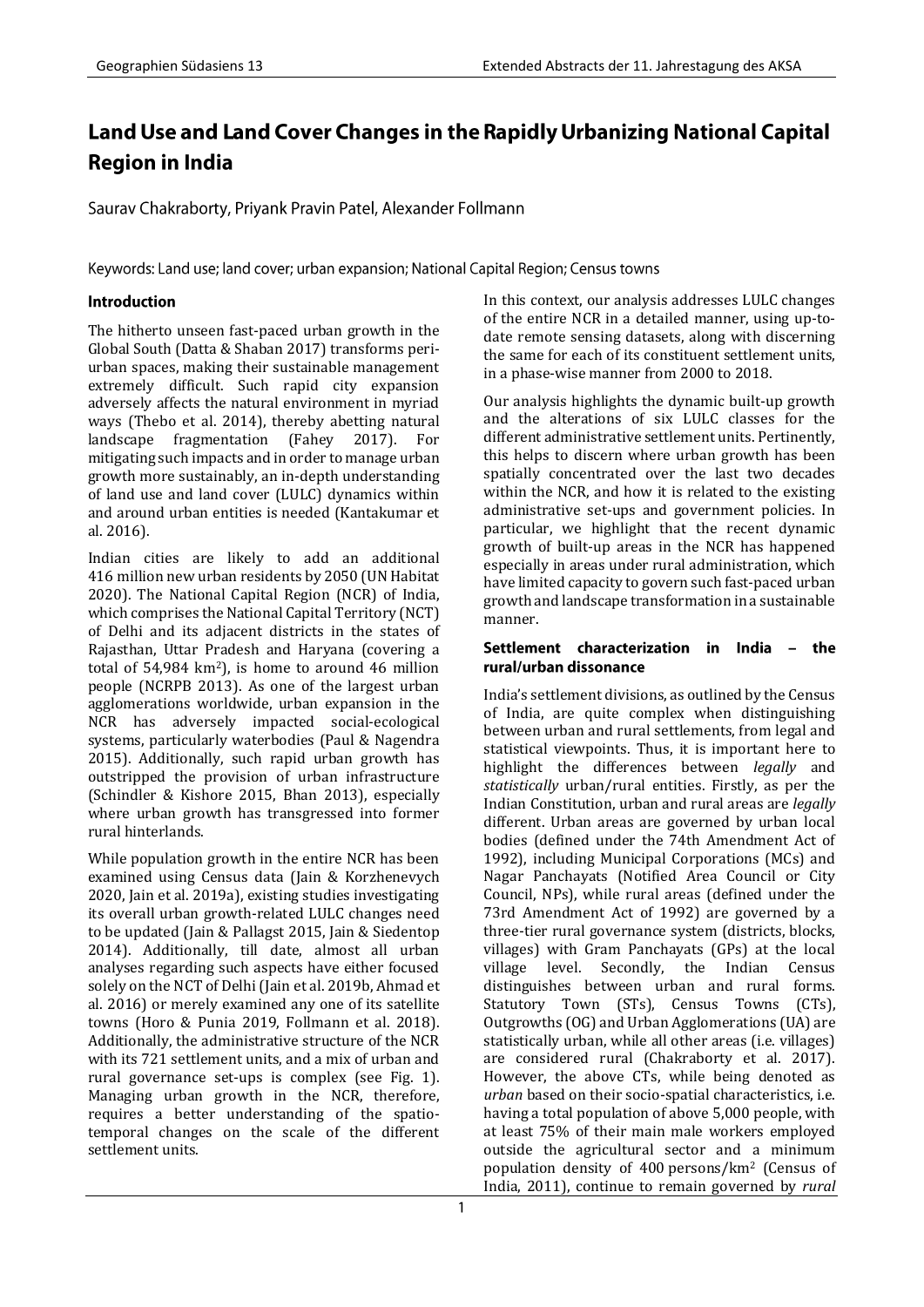institutions (Table 1). As per the 2011 Indian Census, 23.77 million people lived within the study area (average population density 6,063 persons/km2), of which 22.04 million were urbanites (16.02 million resided in STs and NPs and 6.02 million in CTs) and only 1.66 million were ruralists. In particular, population growth is quite rapid in the CTs located in the peripheral areas of the major STs in the NCR (Jain 2018).

*Table 1: Rural and urban categories within the NCR*

| Census Area<br><b>Classification</b> |                             | Legal Status under the<br><b>Constitution of India</b> |                                                                                  |  |
|--------------------------------------|-----------------------------|--------------------------------------------------------|----------------------------------------------------------------------------------|--|
| Urban                                | Statutory<br>Towns<br>(STs) | Urban                                                  | <b>Municipal Corporation</b><br>(elected)<br>Municipal Council (non-<br>elected) |  |
|                                      |                             |                                                        | Nagar Panchayats* (NPs,<br>town council, non-elected)                            |  |
|                                      | Census<br>Towns<br>(CTs)    | Rural                                                  | Gram Panchayats<br>(villages)                                                    |  |
| Rural                                | Villages                    |                                                        |                                                                                  |  |

*\*Note: As per the 74th Constitution Amendment Act (part IXA) of 1992, a Nagar Panchayat governs areas in transition from a rural to an urban area. It does not embrace Census Towns governed by rural administration as mentioned and provided in 73th Constitution Amendment Act (part IXA) of 1992.* 

### Analyzed image datasets and methods

Supervised classification via the maximum likelihood method was done on Landsat TM 4/5 images (30×30 m pixel resolution) of 2000 and 2010 and Landsat 8 OLI images of 2018 (see Table 2 for the image details and achieved classification accuracy). Seven LULC classes (built-up area, barren land, forest/vegetation, water bodies, open land, agricultural fallow and crop land) were extracted for each time period. Google Earth images were used for validation and the computed Kappa statistics, based on the confusion matrix, helped ascertain the classification accuracy (Chakraborty et al. 2021). From the above prepared three LULC datasets, two LULC change maps and transition matrices (Phase I: 2000-2010 and Phase II: 2010-2018) were generated. Through them, the LULC changes that had occurred were enumerated for the whole NCR and its different settlement units, with attention to changes in built-up extents and the specific LULC components these have encroached upon.

## Discerned LULC changes in the NCR and its constituent units

Across the three time periods examined, marked LULC alterations were noticed over the entire NCR.

Built-up area initially covered 10.6% of the NCT in 2000, but this had substantially expanded to 31.1% by 2018. Concomitantly, the areal coverage of croplands had declined markedly from 12.1% in Phase-I (2000 to 2010) to 4.6% in Phase-II (2010 to 2018). The change trends for the forest/vegetation and waterbodies classes were mixed, with a decline during Phase-I and a rise during Phase-II. This contrasted the trends shown by the open lands and agricultural fallow classes; whose areal coverage rose during Phase-I but fell in Phase-II. Barren lands stayed more or less constant during Phase-I, before reducing partially in Phase-II.

*Table 2: Satellite image details and classification accuracy* 

| Year                                                                            | Path and row         | <b>Acquisition date</b>      |  |  |  |  |  |
|---------------------------------------------------------------------------------|----------------------|------------------------------|--|--|--|--|--|
| 2000                                                                            | 146.40 &<br>147, 40  | 19.02.2000 and<br>29.03.2000 |  |  |  |  |  |
| 2010                                                                            | 146, 40 &<br>147, 40 | 14.02.2010 and<br>21.02.2010 |  |  |  |  |  |
| 2018                                                                            | 146, 40 &<br>147, 40 | 24.03.2018 and<br>31.03.2018 |  |  |  |  |  |
| Accuracy assessment of classified images (based on<br>500 random sample points) |                      |                              |  |  |  |  |  |
|                                                                                 | 2000                 | 2010<br>2018                 |  |  |  |  |  |

| Overall                          | 82.6  | 84.40 | 81.80 |
|----------------------------------|-------|-------|-------|
| Accuracy<br>Kappa<br>coefficient | 70.82 | 76.34 | 73.01 |

The above LULC changes were also analyzed individually for the different settlements across administrative units. In 2000, a substantial portion of the built-up class was concentrated within the STs and CTs of the Delhi NCT, being markedly less in the other settlement units (Fig. 2). The only exceptions were the STs of Ballabgarh, Ghaziabad, Gurgaon and the CTs of Dardi. During Phase-I, a considerable growth in the built-up category occurred in the CTs (76.95%) and rural areas (209.36%), with this being particularly marked in the CTs of Dadri, Gautam Buddh Nagar, Delhi NCT and in the rural areas of Dadri, Delhi NCT and Ghaziabad. In Gautam Buddh Nagar, industrial development (formation of the Noida Special Economic Zone) was behind this notable increase. During the same time, the built-up area increased from 38.6 km<sup>2</sup> to 68.5 km<sup>2</sup> in the STs of Ghaziabad. Previous studies have also reported a similar trend of built-up growth in this region (Tripathy & Kumar 2019, Ahmad et al. 2016). Our results substantiate them and further reveal that not just the NCT of Delhi but every settlement unit within the NCR underwent rapid built-up growth in Phase-II.

Among the rural areas, Dadri experienced a boom in its built-up growth rate (352.6%), followed by Ballabgarh (270.4%) and the NCT of Delhi (237.0%).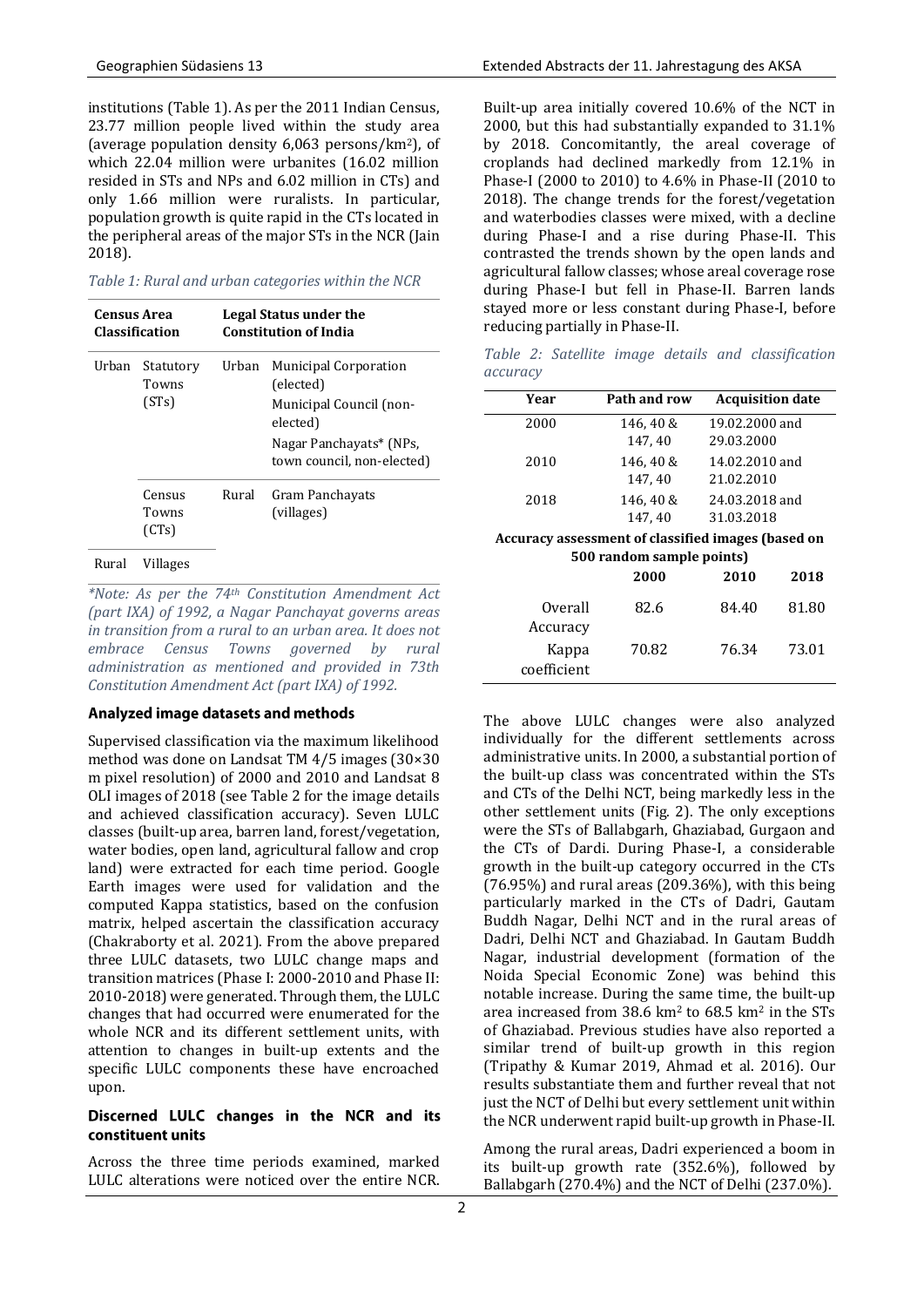

*Fig. 1: The Study Area, with a. National Capital Region; b. Different administrative units; c. Various settlement units (prepared by authors using Administrative Atlas, Census of India 2011)*



*Fig. 2: Area (in km2) under different settlement units and LULC classes in different administrative units in the study area. Note: Innermost circles represent total area under different settlement units. Second, third and fourth circles show area under LULC classes in 2000, 2010 and 2018, respectively. Abbreviations – ST: Statutory Town, CT: Census Town, NP: Nagar Panchayat, GBN: Gautam Buddh Nagar (prepared by the authors)*

 $\overline{3}$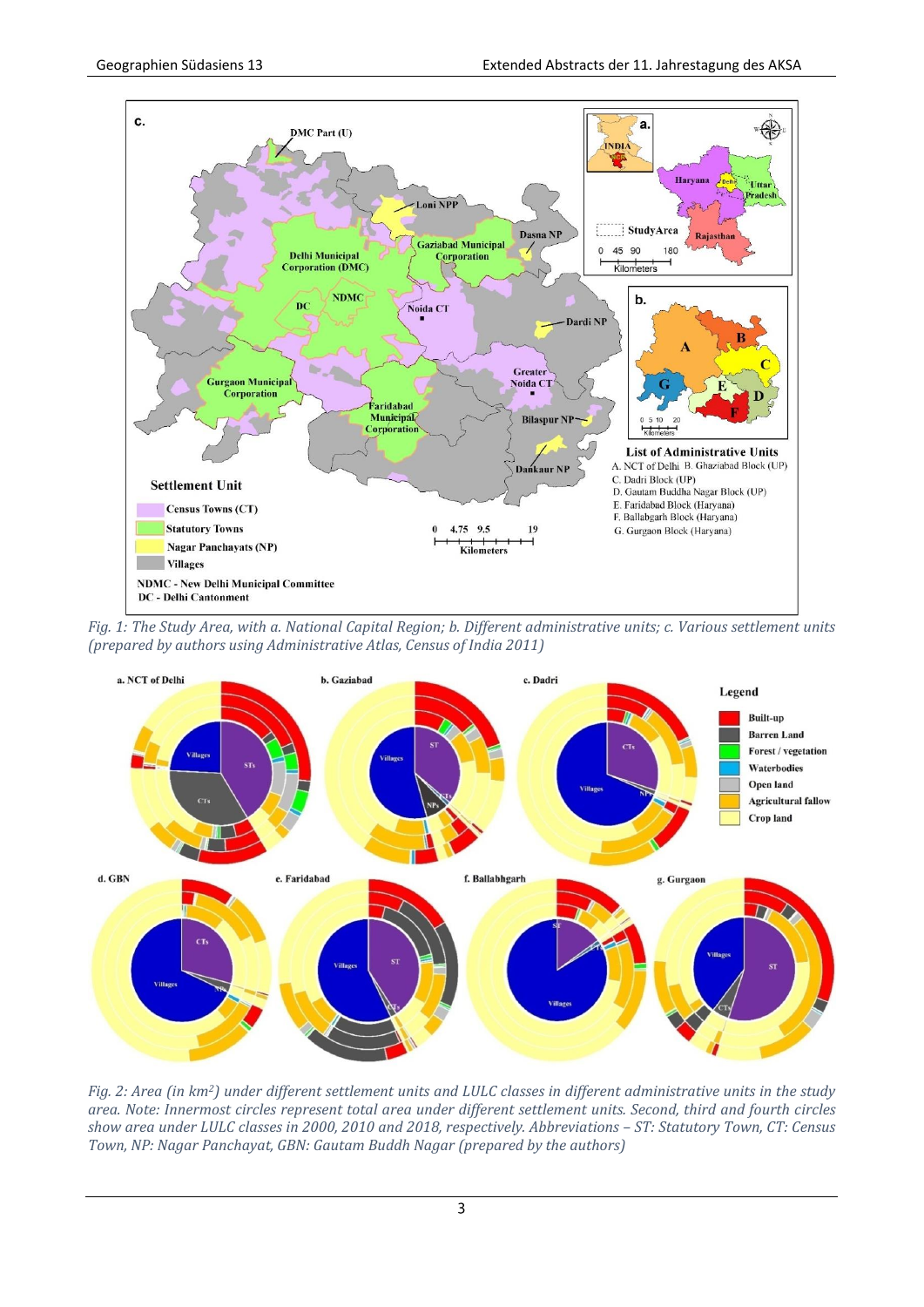The built-up coverage in the NPs doubled during Phase-II, particularly in Ghaziabad (from 12.7 km<sup>2</sup> in 2010 to 24.4 km<sup>2</sup> in 2018). Forest/vegetation cover increased during Phase-II, mainly in the STs of the Delhi NCT and Faridabad and in the CTs of Dadri and Faridabad, particularly due to government greening initiatives (Sharma & Joshi 2016), but decreased in the villages and NPs.

In Phase-I, the open land extents increased in the CTs and villages while in Phase-II, only the STs of the Delhi NCT showed an overall loss of 72.4 km<sup>2</sup> in this category. Agricultural fallow lands increased by nearly 200 km<sup>2</sup> in rural locales during Phase-I, mostly in Dadri (44.1 km2) and the Delhi NCT (41.3 km2). In Phase-II, the sharpest decline in this component occurred in the STs of Gurgaon and Delhi NCT and in the CTs of Delhi NCT and Dadri. In Phase-I, the maximum cropland loss (200.1 km<sup>2</sup>) occurred in the rural areas, again mostly in Dadri (46.8 km2). For the CTs and STs, this decline was 158.6 km<sup>2</sup> and 106.5 km2, respectively, mostly in the CTs of Delhi NCT, Dadri and in the ST of Gurgaon (63.8 km2). Crop land reduction was less marked during Phase-II.

The substantial rise in built-up areas attests to the ongoing rapid urban growth in the region (Fig. 3). In Phase-I, nearly 101 km<sup>2</sup> of agricultural fallow lands transformed into built-up spaces, with  $36.5 \text{ km}^2$  of this alteration occurring just within the STs and CTs of the NCT of Delhi. In Phase-II, nearly 348 km<sup>2</sup> agricultural fallow lands were altered into built-up areas across the entire region, with the greatest change occurring in the ST of Gurgaon (62.1 km2), followed by that in the CTs of Delhi NCT (50.8 km2) and Dadri (38.4 km2).



*Fig. 3: LULC alterations in the study area from 2000 to 2018 (Left panel- 2000; Middle panel- 2010 and Right panel- 2018; prepared by the authors)* 

In rural areas, such transformations were significantly higher during Phase-II, most of which occurred in Dadri (24.8 km2), the NCT of Delhi (17.5 km2) and Ballabgarh (12.2 km2). While the satellite towns of Gurgaon and Faridabad underwent such marked land transformation due to the Haryana State Government's multiple acquisitions of agricultural land for planned urban development, particularly in Gurgaon (Goel 2011), the role of

unplanned development (which is often either undocumented or unregulated) in abetting such marked urban growth is also important (Follmann et al. 2018). This creates difficulties for the local administration in suitably governing and providing services for these spaces, as noted before, especially if it is outside their ambit.

Among the other LULC classes, significant changes were noticed in the open space category, which experienced overall changes of about 35 km<sup>2</sup> during Phase-I and 84.2 km<sup>2</sup> during Phase-II in its extents. This change was most striking in the STs of the NCT of Delhi (alterations of 24.8 km<sup>2</sup> in Phase-I and 64.0 km<sup>2</sup> in Phase-II). Barren lands, forest/vegetation cover and water bodies had also morphed into builtup areas (especially in the STs of the Delhi NCT), but showed a lower intensity of change during Phase-II.

# **Concluding discussion**

The findings of this remote sensing-based analysis support and extend the existing knowledge regarding the contemporary processes of urban growth in Delhi's urban periphery. Especially, the rapid growth of built-up areas in legally rural places (CTs and villages) has outpaced that occurring within the legally defined urban areas (STs and NPs). In particular, CTs and villages have only limited administrative capacity to govern this urban growth with regard to spatial planning and infrastructure provision (Jain & Korzhenevych 2020). This results in a fragmented local and regional governance and mismatch between the rural/urban administered spaces – a typical phenomenon of the Indian peri-urban landscape (Krishnankutty 2018, Mitra 2018).

Existing planning approaches in the NCR – including master planning (e.g. Master Plan for Delhi, currently revised for 2041) and regional planning (NCR Regional Plan-2021, notified in 2005) have largely failed – if not widely ignored – to account for and integrate the occurring urban growth beyond legallydefined urban boundaries within their guidelines. By discerning these LULC changes for both the administratively rural and urban areas, this research highlights the need for an integrated regional planning approach.